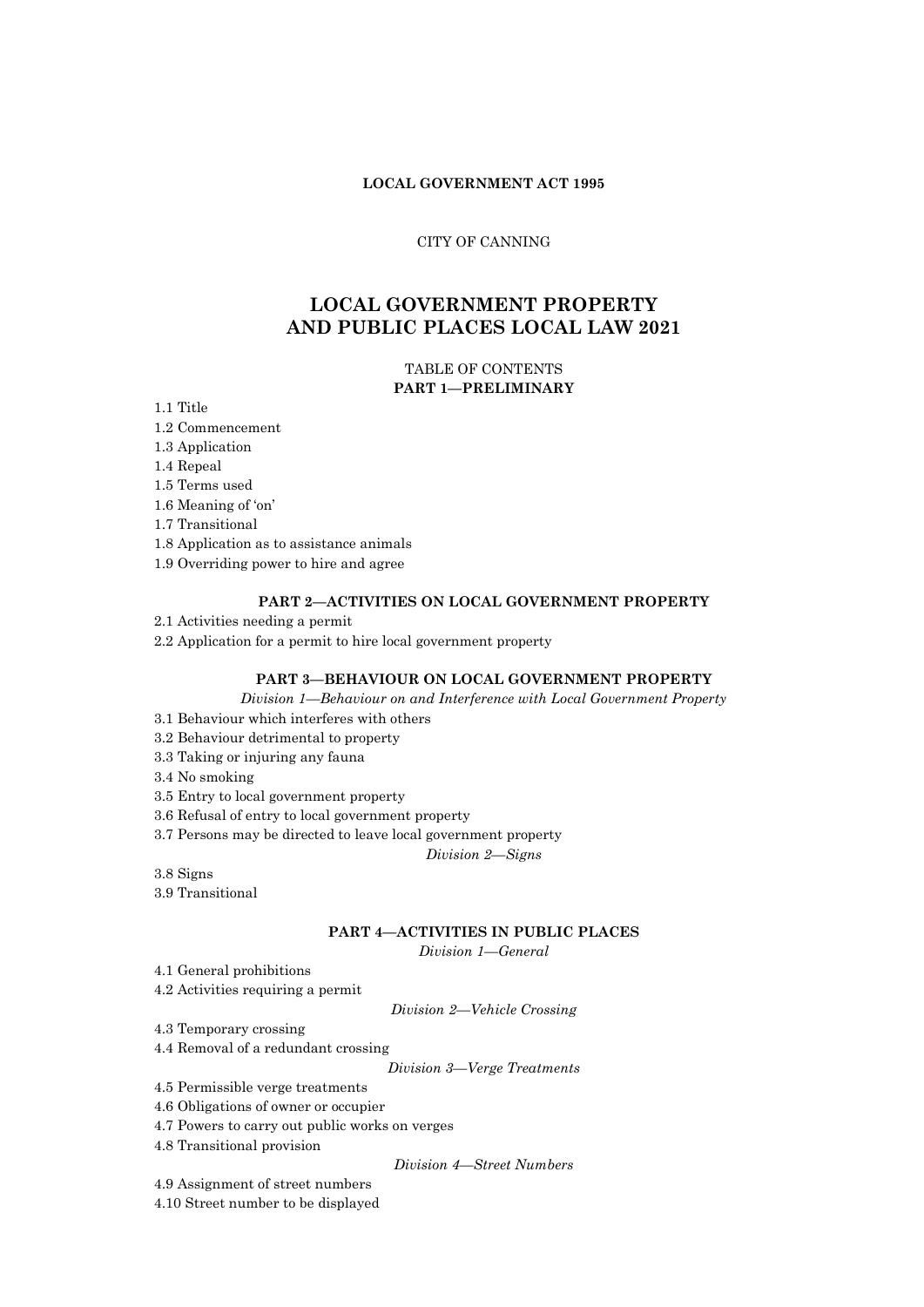## *Division 5—Fencing*

4.11 Public place—clause 4(1) of Division 1, Schedule 3.1 of the Act

# **PART 5—ADVERTISING SIGNS**

5.1 General prohibitions

5.2 Signs requiring a permit

5.3 Exemptions

5.4 Impounding of advertising signs

# **PART 6—SHOPPING TROLLEYS**

6.1 Person not to leave shopping trolley in a public place

6.2 Shopping trolley to be removed by retailer

6.3 Impounding of abandoned shopping trolley

# **PART 7—ALFRESCO DINING AREA ON PUBLIC PLACE**

7.1 Alfresco dining area on a public place without a permit

7.2 No smoking areas

7.3 Removal of an unlawful alfresco dining area

## **PART 8—PERMITS**

*Division 1—Applying for a Permit*

8.1 Application for a permit

8.2 Matters to be considered in determining permit application for advertising sign

8.3 Decision on application for permit

8.4 General restrictions on grant of permit

8.5 Compliance with a permit

# *Divison 2—Conditions*

8.6 Conditions which may be imposed on a permit

8.7 Conditions of trading in public place

8.8 Conditions of advertising sign

# *Division 3—General*

8.9 Duration of permit

8.10 Renewal of permit

8.11 Transfer of permit

8.12 Cancellation or suspension of permit

8.13 Nominee of permit holder

# **PART 9—OBJECTIONS AND APPEALS**

9.1 Objection and appeal rights

## **PART 10—MISCELLANEOUS**

10.1 Disposal of lost property

# **PART 11—ENFORCEMENT**

#### *Division 1—Notices*

11.1 Liability for damage to local government property or a public place

11.2 Notice to remove thing unlawfully placed on thoroughfare

11.3 Notice to repair damage to thoroughfare

11.4 Local government may undertake requirements of a notice

*Division 2—Offences and Penalties*

11.5 Offences

11.6 Prescribed offences

11.7 Form of notices

# **SCHEDULE 1—PRESCRIBED OFFENCES SCHEDULE 2—RESTRICTED AREA**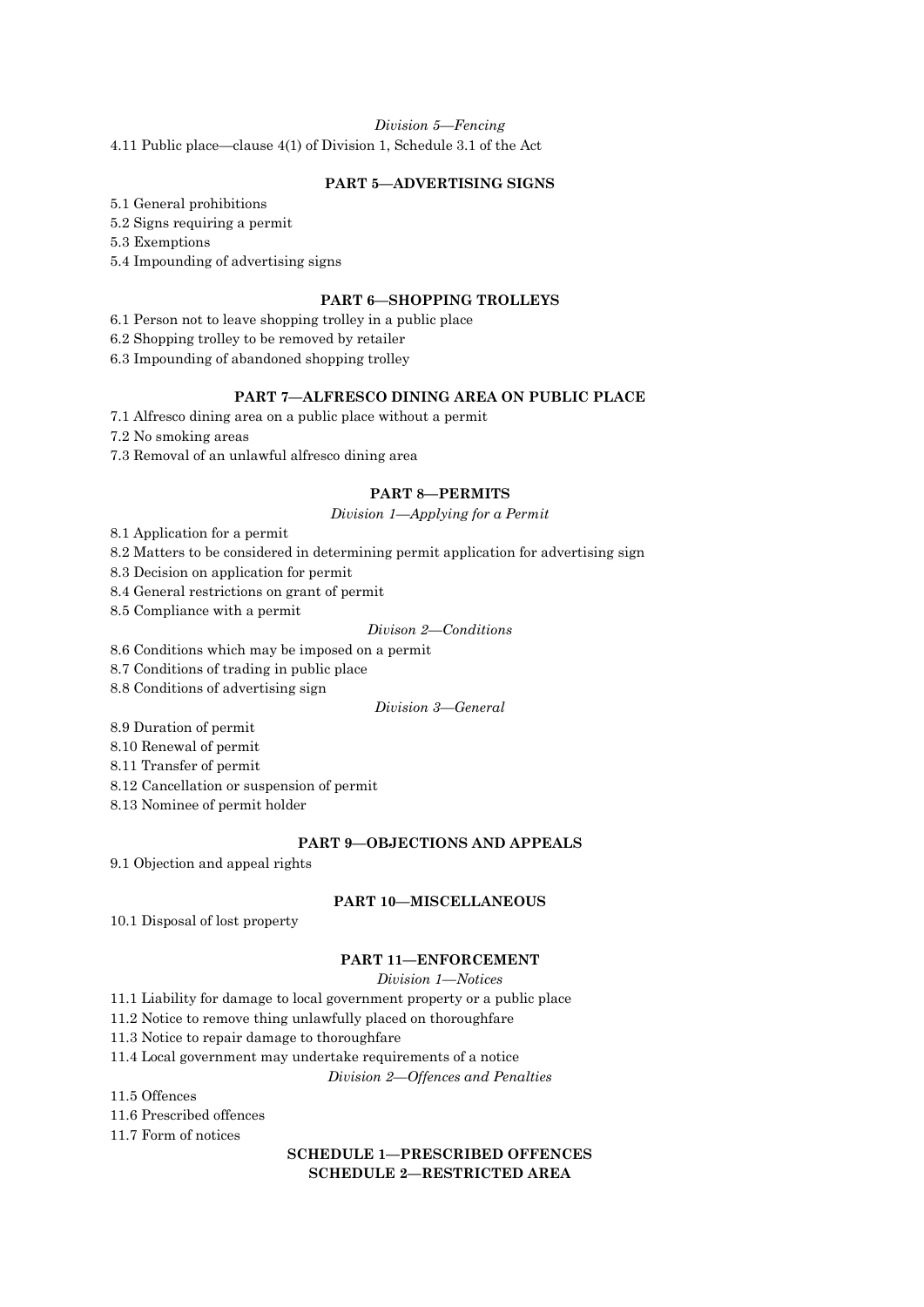# **LOCAL GOVERNMENT ACT 1995**

#### CITY OF CANNING

# **LOCAL GOVERNMENT PROPERTY AND PUBLIC PLACES LOCAL LAW 2021**

Under the power conferred by the *Local Government Act 1995* and under all other powers enabling it, the Council of the City of Canning resolved on 21 September 2021 to make the following local law.

#### **PART 1—PRELIMINARY**

## **1.1 Title**

This is the *City of Canning Local Government Property and Public Places Local Law 2021*.

#### **1.2 Commencement**

This local law comes into operation 14 days after the date of its publication in the *Government Gazette*.

#### **1.3 Application**

This local law applies throughout the district.

#### **1.4 Repeal**

Parts III, IV, V, VII, IX, X, XI, XII and XVI of the *City of Canning Consolidated Local Laws*, published in the *Government Gazette* on 31 March 2000, are repealed.

#### **1.5 Terms used**

- In this local law, unless the context otherwise requires—
	- *Act* means the *Local Government Act 1995*;
	- *advertising sign* means a sign used for the purpose of advertisement or to draw attention to a product, business, person or event and includes a home open sign, a garage sale sign, a display home sign, an election sign and a portable sign;
	- *alfresco dining area* means an area in which tables, chairs and other temporary structures are provided for the purpose of the supply of food or beverages or both to the public or the consumption of food or beverages or both by the public;
	- *animal* means any living thing that is not a human being or plant;
	- *authorised person* means a person appointed under section 9.10 of the Act to perform any of the functions of an authorised person under this local law;
	- *Building Code of Australia* means the Building Code of Australia which is volumes 1 and 2, as amended from time to time, of the National Construction Code series published by, or on behalf of, the Australian Building Codes Board;

*carriageway* has the meaning in the *Road Traffic Code 2000*;

*CEO* means the Chief Executive Officer of the local government;

*commencement day* means the day on which this local law comes into operation under clause 1.2; *Council* means the council of the local government;

*crossing* means a crossing giving access from a public thoroughfare to—

- (a) private land; or
- (b) a private thoroughfare serving private land;

*detrimental to the property*, in relation to local government property, includes—

- (a) removing any thing from the local government property such as a rock, plant, fixture, fitting, chattel, equipment or furniture provided for the use, enjoyment or safety of any person;
- (b) destroying, defacing or damaging a building or any thing on the local government property, such as a plant, fixture, chattel, equipment or furniture provided for the use, enjoyment or safety of any person; and
- (c) causing environmental harm or nuisance to or on the local government property;

district means the district of the local government;

*election sign* means a sign which advertises any aspect of a forthcoming Federal, State or Local Government election;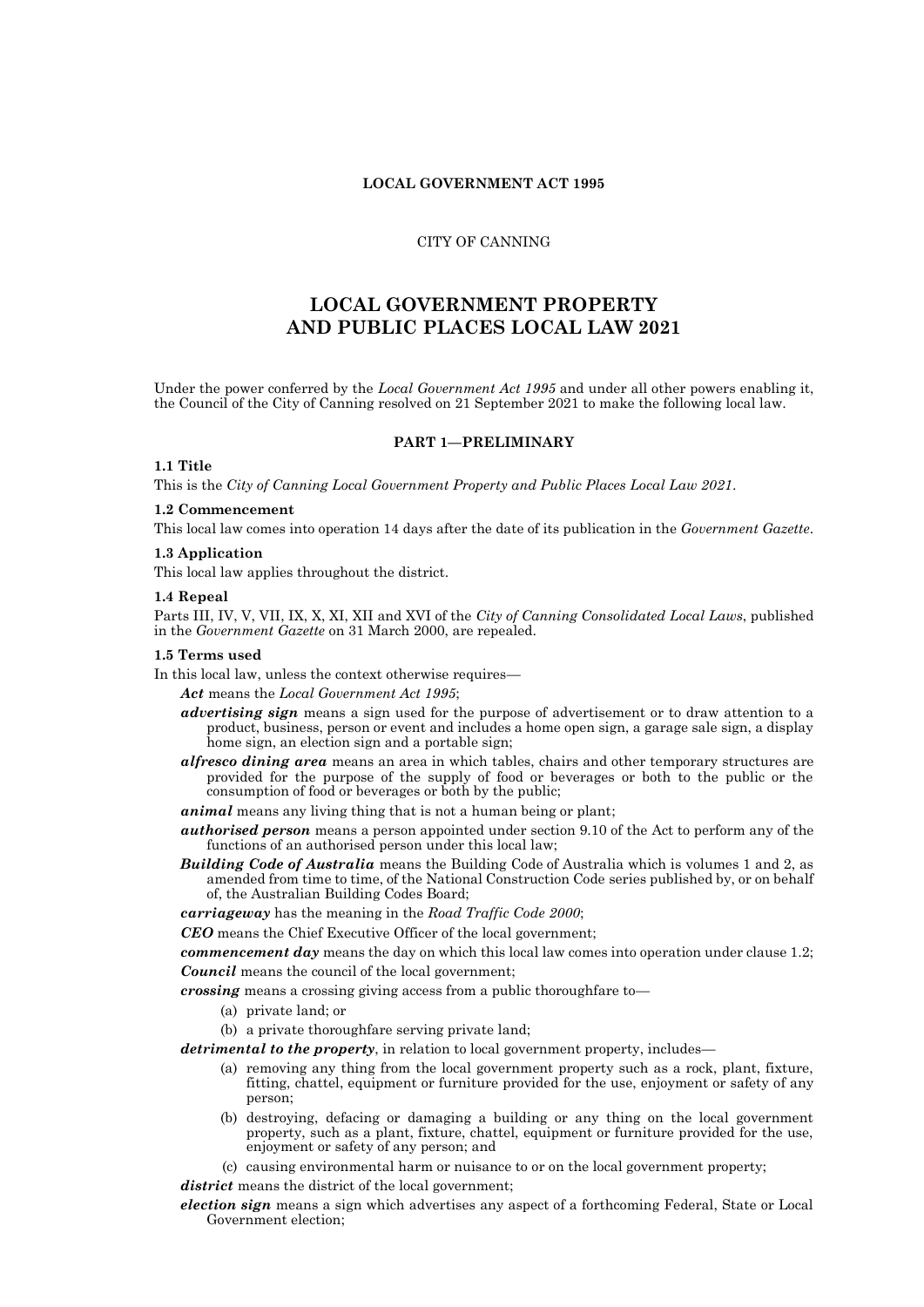- *fauna* means any animal indigenous to or which periodically migrates to any State or Territory of the Commonwealth or the territorial waters of the Commonwealth and includes, in relation to any such animal—
	- (a) any class of animal or individual members;
	- (b) the eggs or larvae; or
	- (c) the carcass, skin, plumage or fur;
- *Food Act* means the *Food Act 2008*;

*food business* has the meaning in the *Food Act*;

*garage sale sign* means a portable free standing sign used to direct persons to a garage sale at a residential premises;

*home open sign* means a portable free standing sign used to direct persons to a home for sale that is open for inspection by the public;

*intersection* has the meaning in the *Road Traffic Code 2000*;

## *local government* means the City of Canning;

*local government property* means anything—

- (a) which belongs to, is owned by or is under the care control and management of the local government;
- (b) which is an "otherwise unvested facility" within section 3.53 of the Act but does not include a thoroughfare; or
- (c) of which the local government is the management body under the *Land Administration Act 1997*;
	- but does not include a thoroughfare.
- *local public notice* means notice given in accordance with the procedure set out in section 1.7 of the Act;

*lot* has the meaning given to it in the *Planning and Development Act 2005*;

- *nuisance* means—
	- (a) an activity or condition which is harmful or annoying and which gives rise to legal liability in the tort of public or private nuisance at common law;
	- (b) an unreasonable interference with the use and enjoyment of a person of his or her ownership or occupation of land; or
	- (c) interference which causes material damage to land or other property on the land affected by the interference;

*occupier* has the meaning in the Act, but does not include the local government;

*owner* has the meaning in the Act;

*path* has the meaning in the *Road Traffic Code 2000*;

*permissible verge treatment* has the meaning in clause 4.5;

*permit* means a permit issued under this local law;

*permit holder* means a person who holds a valid permit;

- *portable sign* means a free standing portable advertising sign not permanently attached to a structure or fixed to the ground or pavement, and includes an 'A' frame sign;
- *promotional activity* means the advertising or promotion of, or raising of funds for, a particular group, product or service;
- *public place* includes a thoroughfare or place which the public are allowed to use, whether or not the thoroughfare or place is on private property, but does not include—
	- (a) premises on private property from which trading is lawfully conducted under a written law; or
	- (b) local government property;

*registered food business* has the meaning in the Food Act and applies to a food business that is registered by the local government in accordance with the Food Act;

*Regulations* means the *Local Government (Functions and General) Regulations 1996*;

*retailer* means a proprietor of a shop in respect of which shopping trolleys are provided for the use of customers of the shop;

*shopping trolley* means a container or receptacle on wheels provided by a retailer to enable a person to transport goods;

*smoke* has the meaning in the *Tobacco Products Control Act 2006*;

- *street* means any highway, thoroughfare or land used for vehicular or pedestrian traffic, and includes all the land lying between property lines, including the verge and path;
- *street number* means a number or numbers, with or without an alphabetical suffix, assigned to a property to identify the address of the property by reference to a street;
- *street tree* means a tree or tall plant that has a wooden trunk and branches that grow from its upper part, planted or self-sown in the street, of an appropriate species and in an appropriate location, as determined by the local government, for the purpose of contributing to the streetscape;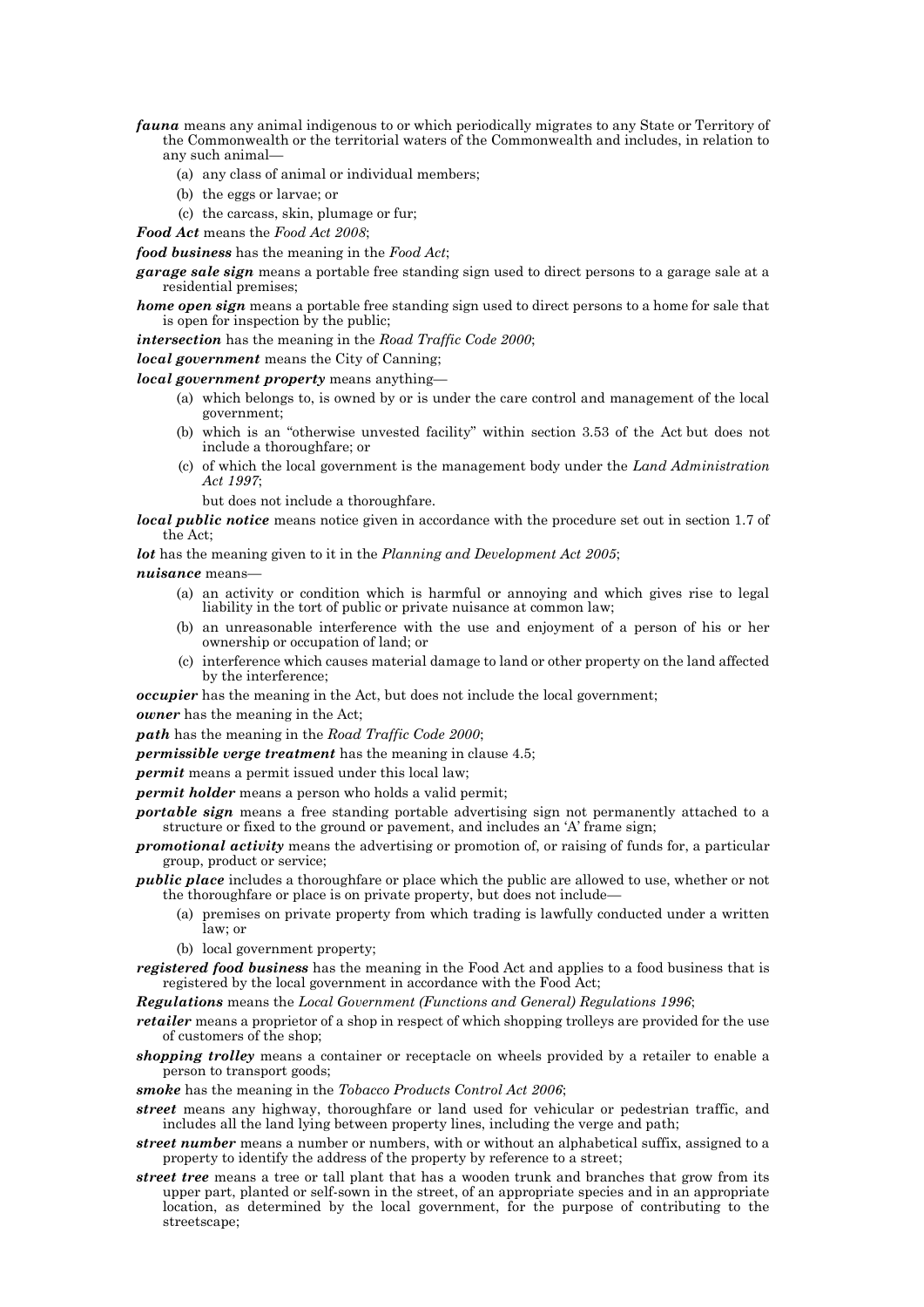*thoroughfare* has the meaning in the Act, but does not include a private thoroughfare which is not under the management or control of the local government;

*tobacco product* has the meaning in the *Tobacco Products Control Act 2006*;

# *trading* means—

- (a) the selling or hiring of, the offering for sale or hire of, or the soliciting of orders for, goods or services in a public place or on local government property; or
- (b) displaying goods in a public place or local government property for the purpose of—
	- (i) offering them for sale or hire;
	- (ii) inviting offers for their sale or hire;
	- (iii) soliciting orders for them; or
	- (iv) carrying out any other transaction in relation to them, and includes the setting up of a stall, or the conducting of a business at a stall;

## *vehicle* includes—

- (a) each conveyance and each object capable of being propelled or drawn on wheels, tracks or otherwise, including an off-road vehicle; and
- (b) an animal being ridden or driven, but excludes-
- (c) a wheelchair or any device designed for use by a physically impaired person on a path;
- (d) a pram, a stroller or a similar device;
- (e) a bicycle or wheeled recreational device;
- (f) a shopping trolley; and
- (g) a boat;
- *verge* means that part of a thoroughfare that is between the carriageway and a lot which abuts the thoroughfare and includes a nature strip.

# **1.6 Meaning of 'on'**

In this local law—

- (a) a reference to 'on local government property' or to 'in local government property' includes 'on or in local government property'; and
- (b) a reference to 'on a public place' or to 'in a public place' includes 'on or in a public place'.

## **1.7 Transitional**

A permit, licence, consent or authorisation issued in accordance with a local law that is repealed under clause 1.4—

- (a) is taken to be a permit granted under this local law;
- (b) is to be valid for the period specified on the permit, licence, consent or authorisation; and
- (c) may be earlier cancelled or suspended in accordance with this local law.

## **1.8 Application as to assistance animals**

This local law is subject to any written law and any law of the Commonwealth about an *assistance animal* as defined in section 9(2) of the *Disability Discrimination Act 1992* (Cth).

## **1.9 Overriding power to hire and agree**

Despite anything to the contrary in this local law, the CEO or an authorised person, on behalf of the local government, may—

- (a) hire local government property to any person; or
- (b) enter into an agreement with any person regarding the use of any local government property.

# **PART 2—ACTIVITIES ON LOCAL GOVERNMENT PROPERTY**

## **2.1 Activities needing a permit**

(1) A person must not without a permit—

- (a) subject to subclause (3), hire local government property;
- (b) erect on local government property a structure for public amusement or for any other performance, whether for gain or otherwise;
- (c) erect a building on local government property;
- (d) make an excavation on, erect a fence on or remove a fence from, local government property;
- (e) deposit or store any thing on local government property;
- (f) camp on or lodge at local government property for the purpose of sleeping on local government property;
- (g) teach, coach or train for profit a person, animal or dog on local government property;
- (h) conduct a function, or public event or undertake any promotional activity, on local government property;
- (i) light a fire on local government property except in a facility provided for that purpose;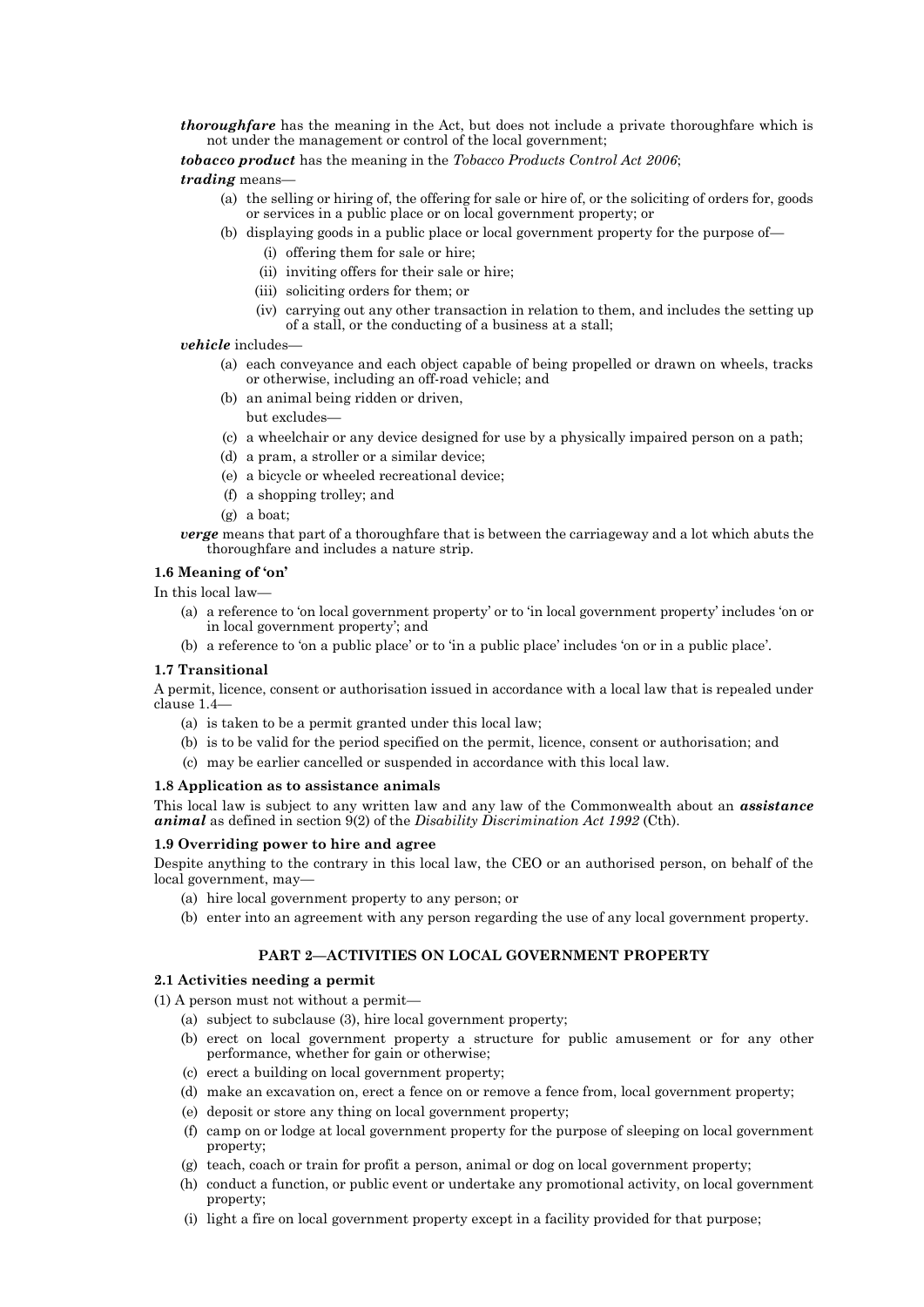- (j) carry on trading on local government property unless the trading is conducted—
	- (i) with the consent of a person who holds a permit to conduct a function, and where the trading is carried on under and in accordance with the permit; or
	- (ii) by a person who has a permit to carry on trading on local government property under any written law;
- (k) unless an employee of the local government in the course of her or his duties or on an area set aside for that purpose—
	- (i) drive or ride or take any vehicle on to local government property; or
	- (ii) park or stop any vehicle on local government property;
- (l) advertise anything by any means on local government property.
- (2) The CEO or an authorised person may exempt a person from compliance with subclause (1).

(3) The CEO or an authorised person may exempt specified local government property or a specified class of local government property from the application of subclause (1)(a).

## **2.2 Application for a permit to hire local government property**

(1) The local government may hire local government property to a person who makes an application for a permit for the hire of local government property under Part 8.

(2) The local government may—

- (a) determine that the requirements of this local law do not apply to the hiring of specified local government property or a specified class of local government property; and
- (b) on the application of a person seeking a permit, waive the requirement to pay a hire fee or any part of a hire fee.

# **PART 3—BEHAVIOUR ON LOCAL GOVERNMENT PROPERTY**

*Division 1—Behaviour on and Interference with Local Government Property*

### **3.1 Behaviour which interferes with others**

A person must not, on local government property, behave in a manner which is likely to or does, interfere with, interrupt or disturb the enjoyment of a person who might use the property or who is using the property.

#### **3.2 Behaviour detrimental to property**

A person must not behave in or on local government property in a way which is or might be detrimental to the property.

#### **3.3 Taking or injuring any fauna**

A person must not take, injure or kill, or attempt to take, injure or kill, any fauna which is on or above any local government property unless that person is authorised under a written law to do so.

#### **3.4 No smoking**

(1) In this clause—

*premises* means a building, stadium or similar structure which is local government property, but not an open space such as a park or a playing field.

(2) A person must not smoke within a 10 metre radius of any entrance, exit or aperture of premises on local government property.

#### **3.5 Entry to local government property**

A person, other than an authorised person performing a function or a contractor of the local government carrying out a contracted duty, must not—

- (a) enter or remain on any local government property except on those days and during those times when access is available to the public; or
- (b) enter any place that has been fenced off or closed to the public.

#### **3.6 Refusal of entry to local government property**

(1) An authorised person may refuse to allow entry, or suspend admission, to any local government property to any person whom he or she reasonably suspects has behaved in a manner contrary to the provisions of this Part.

(2) A refusal or suspension under subclause (1) can be for any period of up to 12 months as determined by an authorised person.

(3) Subclause (1) does not apply to a venue where Council or Committee meetings are held.

#### **3.7 Persons may be directed to leave local government property**

An authorised person who reasonably suspects that a person has contravened a provision of any written law in respect of local government property may direct the person to leave the local government property.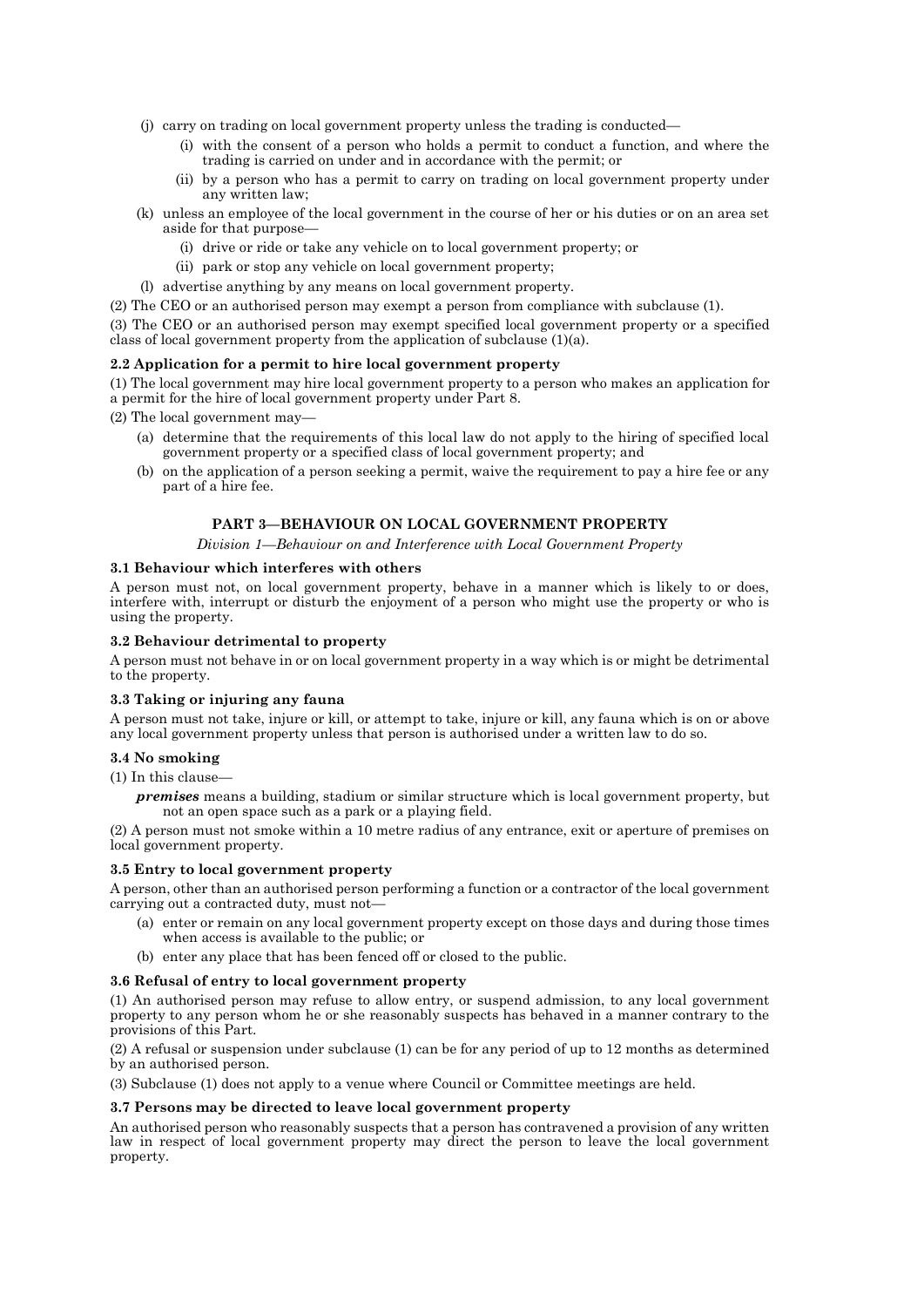#### *Division 2—Signs*

## **3.8 Signs**

(1) The local government may erect a sign on local government property specifying any conditions of use which apply to that property.

(2) A person must comply with a sign erected under subclause (1).

(3) A condition of use specified on a sign erected under subclause (1) is—

- (a) not be inconsistent with any provision of this local law; and
- (b) be for the purpose of giving notice of the effect of a provision of this local law.

#### **3.9 Transitional**

A sign erected on a public place under a local law that is repealed under clause 1.4 is taken, on and from the commencement day, to be a sign erected under clause 3.8 if the sign is not inconsistent with any provisions of this local law.

# **PART 4—ACTIVITIES IN PUBLIC PLACES**

*Division 1—General*

### **4.1 General prohibitions**

Subject to this local law, a person must not—

- (a) damage a lawn or garden on or in a public place or remove any plant or part of a plant from a lawn or garden on a public place unless—
	- (i) the person is the owner or occupier of the lot abutting that portion of the thoroughfare and the lawn, garden or the particular plant was installed or planted by that owner or occupier; or
	- (ii) the person is acting under the authority of a written law;
- (b) on a verge, repair or service a vehicle;
- (c) place, allow to be placed or allow to remain on a thoroughfare or verge any thing that results in a hazard for a person using the thoroughfare or verge; or
- (d) use anything or do anything so as to create a nuisance on a public place.

# **4.2 Activities requiring a permit**

- (1) A person must not, without a permit—
	- (a) dig or otherwise create a trench through or under a kerb or path;
	- (b) damage a street tree or remove a street tree or part of a street tree, including the roots, which is on a public place irrespective of whether the street tree was planted by the owner or occupier of the lot abutting the thoroughfare or by the local government unless the person is acting under the authority of a written law;
	- (c) subject to Division 3 of this Part, throw, place or deposit any thing on a verge except for the purpose of removal by the local government under a bulk rubbish collection and then only in accordance with the terms and conditions and during the period of time advertised by the local government in connection with that collection;
	- (d) damage, remove or interfere with any part of a thoroughfare, kerb, path or any structure or sign erected on or in a thoroughfare by the local government or a person acting under lawful authority;
	- (e) unless installing, or in order to maintain, a permissible verge treatment—
		- (i) lay pipes under, or provide taps on, a verge; or
		- (ii) place or install, on a part of a thoroughfare, any thing such as crushed limestone, gravel, stone, flagstone, cement, concrete slabs, blocks, bricks, pebbles, plastic sheeting, kerbing, wood chips, bark or sawdust, including for the purposes of storage of stockpiling;
	- (f) drive a vehicle or permit a vehicle to be driven across a kerb or path if the vehicle is so heavy or is of such a nature that it causes or is likely to cause damage to the kerb or the paving of the path;
	- (g) carry on trading in a public place;
- (h) establish or operate an alfresco dining area, otherwise than in accordance with clause 7.1.
- (2) The local government may exempt a person from compliance with subclause (1).

*Division 2—Vehicle crossings*

## **4.3 Temporary crossing**

(1) Where it is likely that works on a lot will involve vehicles leaving a thoroughfare and entering the lot, the person responsible for the works must obtain a permit for the construction and use of a temporary crossing to protect the existing carriageway, kerb, drains and path where—

- (a) a crossing does not exist; or
- (b) a crossing does exist, but the nature of the vehicles and their loads is such that they are likely to cause damage to the crossing.

(2) If the local government approves an application for a permit for the purpose of subclause (1), the permit is taken to be issued on the condition that, until the temporary crossing is removed, the permit holder must keep the temporary crossing in good repair and in a condition that does not to create any danger or obstruction to persons using the thoroughfare.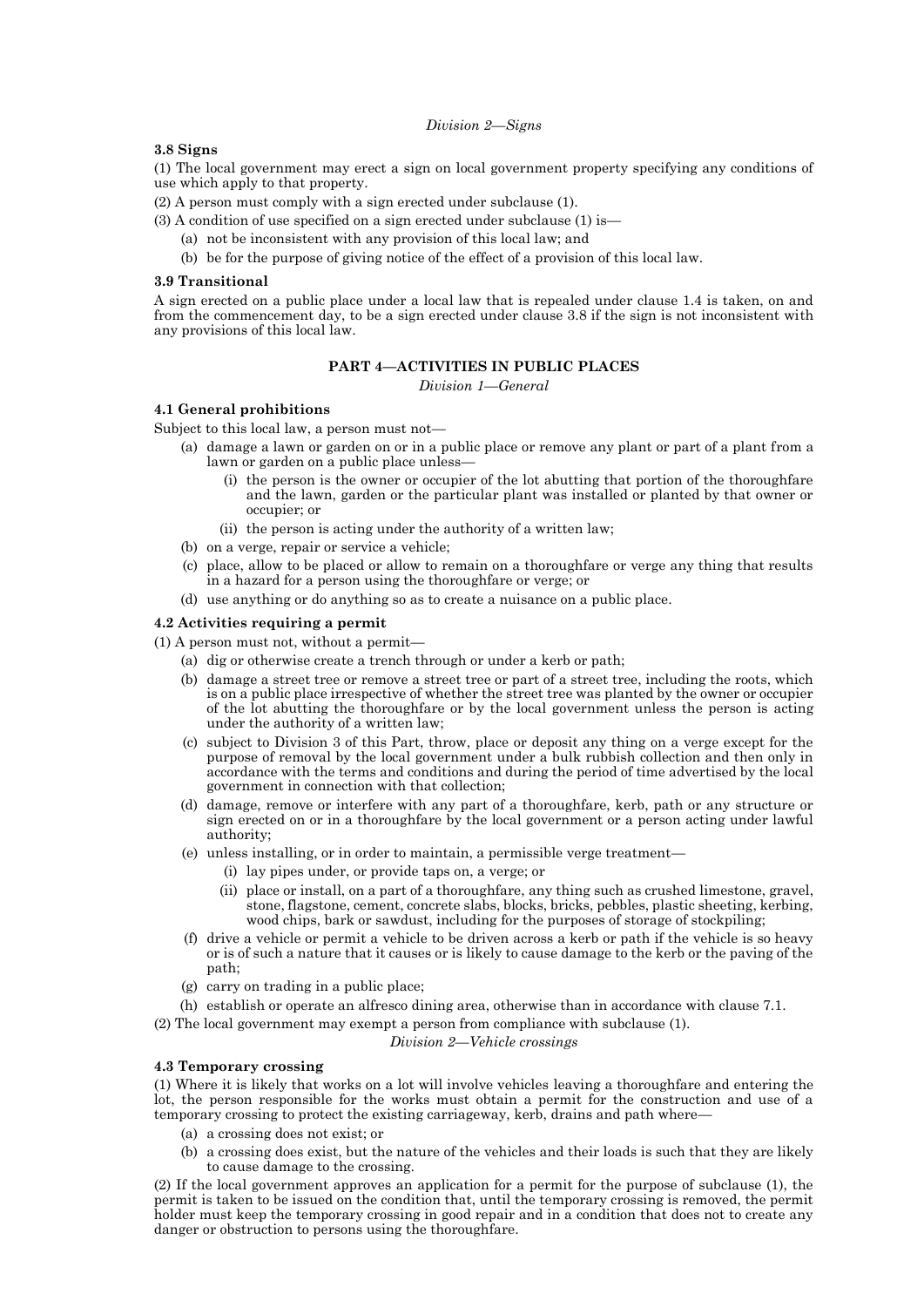## **4.4 Removal of a redundant crossing**

(1) Where works on a lot will result in a crossing no longer giving access to a lot, the crossing must be removed and the kerb, drain, path, verge and any other part of the thoroughfare affected by the removal must be reinstated to the satisfaction of the CEO or an authorised officer.

(2) The local government may give written notice to the owner or occupier of a lot requiring him or her to—

- (a) remove all or part of a crossing which does not give access to the lot; and
- (b) reinstate the kerb, drain, path, verge and any other part of the thoroughfare, which may be affected by the removal,

within the period of time stated in the notice and the owner or occupier of the lot must comply with that notice.

#### *Division 3—Verge treatments*

#### **4.5 Permissible verge treatments**

(1) An owner or occupier of land which abuts a verge may, on that part of the verge directly in front of the land, install a permissible verge treatment.

(2) A permissible verge treatment is–

- (a) the planting and maintenance of a lawn;
- (b) the planting and maintenance of a garden provided that—
	- (i) clear sight visibility is maintained at all times for a person using the abutting street in the vicinity of an intersection or bend in the street or using a driveway on land adjacent to the street for access to or from the street;
	- (ii) plantings are maintained at a height no greater than 0.7 metres;
	- (iii) where there is no path, a pedestrian has safe and clear access of a minimum width of 1.5 metres along that part of the verge immediately adjacent to the kerb;
	- (iv) it does not include a wall or built structure;
	- (v) it is not of a thorny, poisonous or hazardous nature; and
- (c) the installation over no more than one third of the area of the verge (including any approved vehicle crossing and/or footpath) of an acceptable material and, on the balance of the verge, the installation of mulch or a permissible verge treatment in accordance with paragraph (a) or (b) of subclause (2).
- (3) In this clause
	- *acceptable material* means any material which would create a hard surface, and which has been approved by the local government.

(4) Unless otherwise approved in writing by the local government, a person must not install or maintain a verge treatment which is not a permissible verge treatment.

(5) The owner and occupier of the lot abutting a verge treatment referred to in subclause (1) are each to be taken to have installed and maintained that verge treatment for the purposes of this clause and clause 4.6.

## **4.6 Obligations of owner or occupier**

(1) An owner or occupier who installs or maintains a permissible verge treatment must—

- (a) keep the permissible verge treatment in a good and tidy condition and ensure, where the verge treatment is a garden or lawn, that a path on the verge and a carriageway adjoining the verge is not obstructed by the verge treatment;
- (b) ensure that clear sight visibility is maintained at all times for a person using the abutting thoroughfare in the vicinity of an intersection or bend in a thoroughfare, or using a driveway on land adjacent to the thoroughfare for access to or from the thoroughfare;
- (c) not place an obstruction on or around the verge treatment; and
- (d) ensure that the verge treatment does not damage or obstruct a drain, manhole, galley, inspection pit, channel, kerb or tree planted by the local government.

(2) If an owner or occupier fails to install or maintain a verge treatment in accordance with subclause (1), the local government may issue the owner or occupier with a notice requiring that person to make good any breach of subclause (1).

## **4.7 Powers to carry out public works on verges**

(1) If the owner or occupier does not comply with a notice issued under clause 4.6(2), the local government may carry out any works to make good any breach of this local law.

(2) The local government or any other authority empowered by law to dig up a street may, without being liable to compensate any person, dig up all or any part of a street and disturb any verge treatment installed or placed by an owner or occupier.

(3) Where the local government or an authority empowered to do so under a written law disturbs a verge, the local government or the authority—

- (a) is not liable to compensate any person for that disturbance;
- (b) may backfill with sand, if necessary, any garden or lawn; and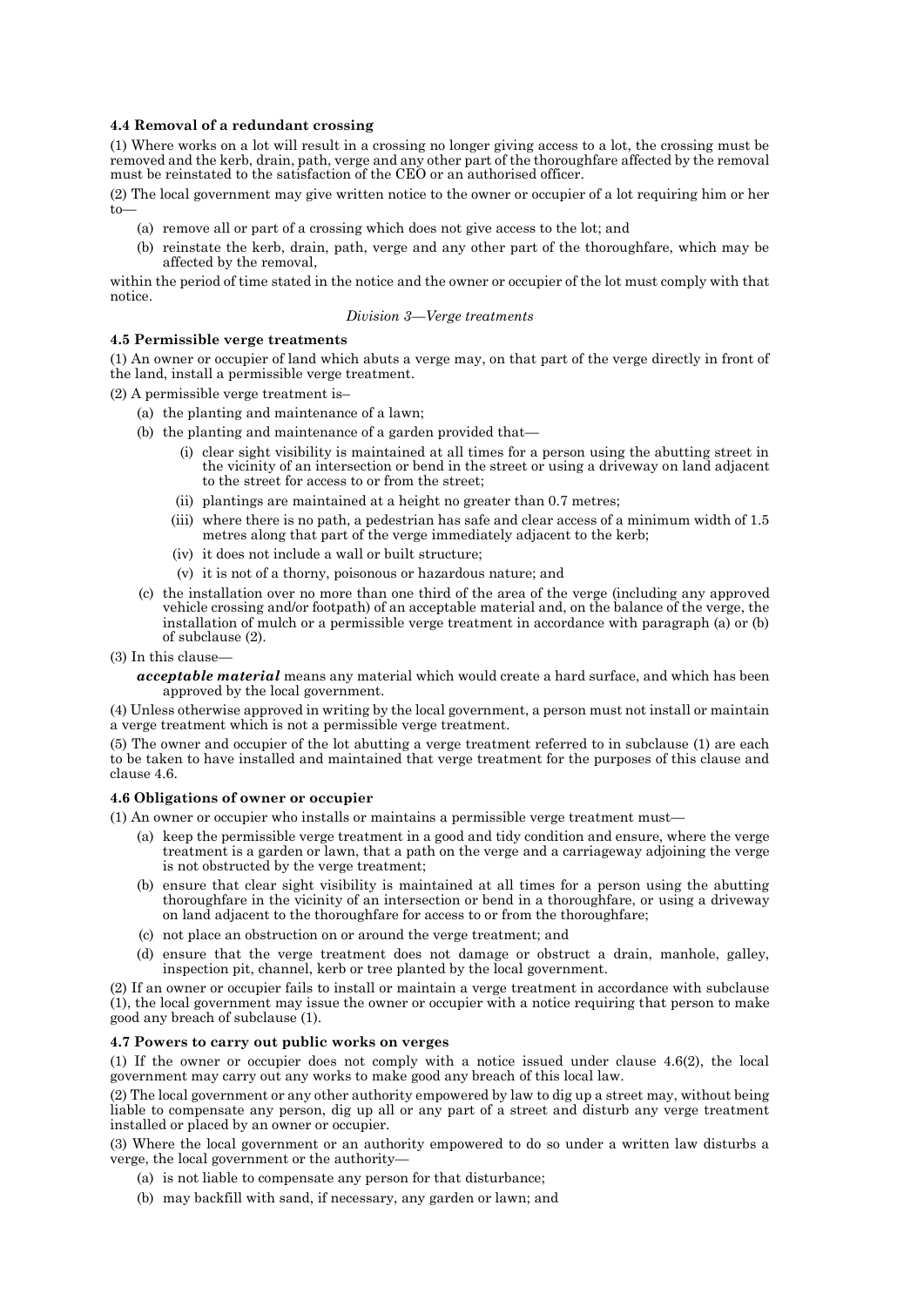- (c) is not liable to replace or restore any—
	- (i) verge treatment and, in particular, any plant or any acceptable material or other hard surface; or
	- (ii) sprinklers, pipes or other reticulation equipment.

#### **4.8 Transitional provision**

- (1) In this clause
	- *former provisions* means the provisions of the repealed local laws which permitted certain types of verge treatments, whether with or without the consent of the local government.
- (2) A verge treatment which—
	- (a) was installed prior to the commencement day; and
	- (b) was a type of verge treatment that, immediately before the commencement day, was permitted under and complied with the former provisions,

is taken to be a permissible verge treatment for so long as the verge treatment remains of the same type and continues to comply with the former provisions.

#### *Division 4—Street numbers*

## **4.9 Assignment of street numbers**

The CEO or an authorised person may assign a street number to a property in the district and may assign another street number to the property instead of that previously assigned.

## **4.10 Street number to be displayed**

(1) The owner or occupier of a property must display and maintain the current street number assigned by the local government to the property in a conspicuous place on the front of the building, letterbox, fence or gate adjacent to the street fronting the property.

(2) A sign painted on the kerb adjacent to a property depicting the street number is satisfactory for the purposes of subclause (1).

## *Division 5—Fencing*

## **4.11 Public place—clause 4(1) of Division 1, Schedule 3.1 of the Act**

Each of the following places is specified as a public place for the purpose of item 4(1) of Division 1 of Schedule 3.1 of the Act—

- (a) a public place, as that term is defined in clause 1.5; and
- (b) local government property.

# **PART 5—ADVERTISING SIGNS**

## **5.1 General prohibitions**

A person must not erect or place a sign—

- (a) on a footpath;
- (b) over any footpath where the resulting vertical clearance between the sign and the footpath is less than 2.7 metres;
- (c) on or within 2 metres of a carriageway;
- (d) in any other location where, in the opinion of an authorised person, the sign is likely to obstruct lines of sight along a thoroughfare or cause danger to any person using the thoroughfare; or
- (e) on any natural feature, including a rock or tree on a thoroughfare, or on any bridge or the structural approaches to a bridge.

## **5.2 Signs requiring a permit**

(1) In this clause—

*thoroughfare* does not include a footpath or any other part of a thoroughfare that is specified in clause 5.1.

- (2) A person must not, without a permit—
	- (a) erect or place a sign on a thoroughfare; or
	- (b) post any bill or paint, place or affix any advertisement on a thoroughfare.

#### **5.3 Exemptions**

- (1) The following advertising signs are exempt from the requirement of clause 5.2—
	- (a) an advertising sign erected by the local government or with the approval of the local government on land under the care, control and management of the local government;
	- (b) an advertising sign erected by an authority lawfully empowered to do so;
	- (c) a home open sign or a garage sale sign, placed on a verge, provided that—
		- (i) the sign neither exceeds 0.65 metres in height nor 0.4 metres squared in area;
			- (ii) the sign is placed or erected on a thoroughfare on the day of the garage sale or home open and is removed from the thoroughfare by no later than 7:30pm on the day of the garage sale or home open;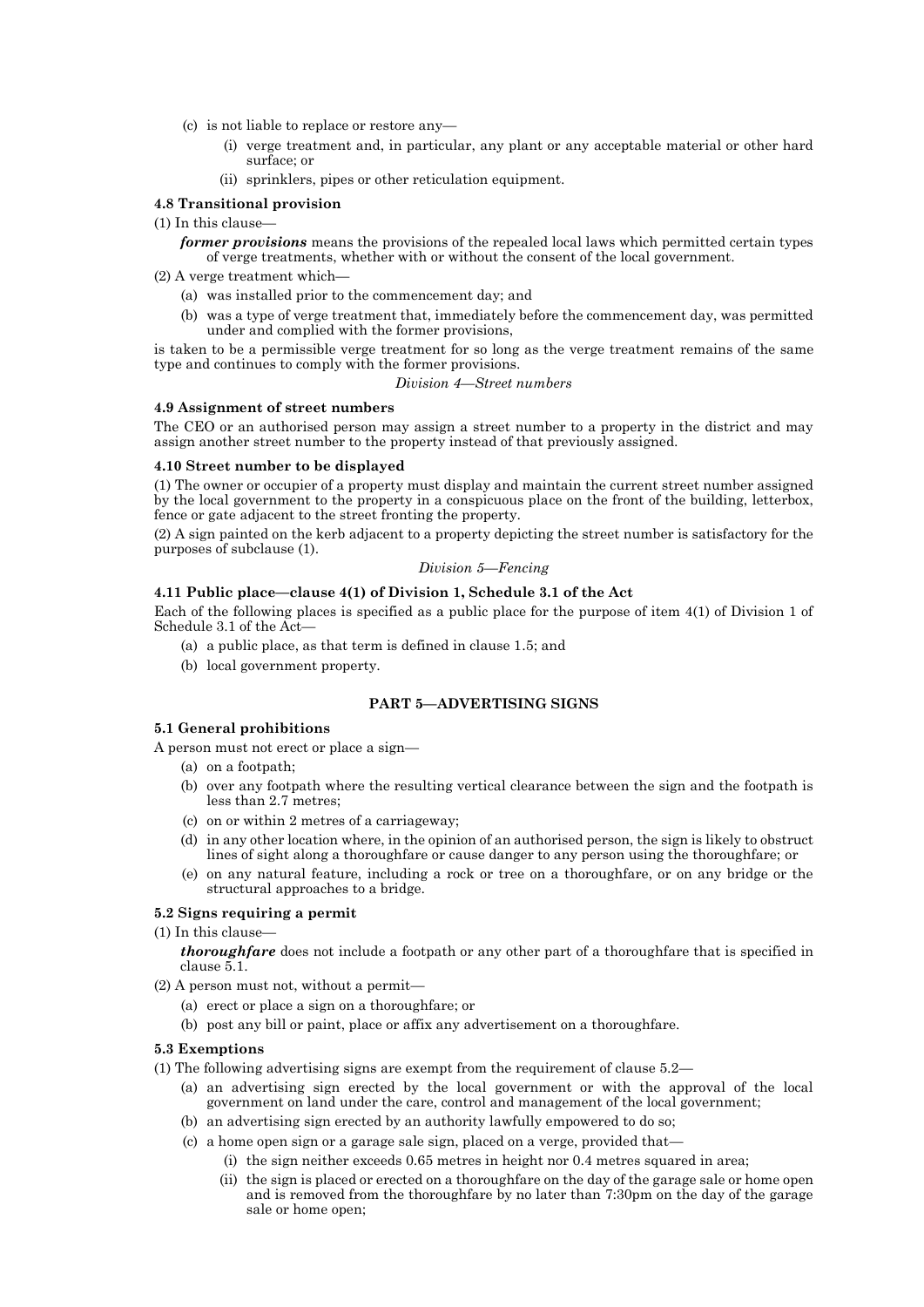- (iii) no more than 3 signs are erected or placed on street verges or other public places for any individual home open or garage sale; and
- (iv) in the case of a home open sign only, the sign is marked with the name of the realestate agency and property address of the home open; and
- (d) an election sign, provided that—
	- (i) the sign is placed or erected on a thoroughfare not more than 28 days before or more than 7 days after the relevant election day;
	- (ii) the sign is no greater than 2 metres squared in area;
	- (iii) the sign is erected at least 30 metres from any intersection; and
	- (iv) the sign is free standing and is not fixed to any sign, post, power or light pole, or similar structure.
- (2) The CEO or an authorised person may exempt a person from compliance with clause 5.2.

#### **5.4 Impounding of advertising signs**

A sign which contravenes clause 5.1 or clause 5.2 may be removed, impounded or disposed of in accordance with Subdivision 4 of Division 3 of Part 3 of the Act and regulation 29 of the Regulations.

#### **PART 6—SHOPPING TROLLEYS**

#### **6.1 Person not to leave shopping trolley in a public place**

A person must not leave or discard a shopping trolley on local government property or in a public place other than in an area designated for the storage of shopping trolleys.

## **6.2 Shopping trolley to be removed by retailer**

(1) In this clause—

*restricted area* means the area marked on the diagram in Schedule 2 and includes each of the thoroughfares (including the verges on each of the thoroughfares) marked in red on the diagram.

(2) If a shopping trolley is found within the restricted area, other than in an area set aside for the storage of shopping trolleys, the CEO or an authorised person may advise (verbally or in writing) a retailer whose name is marked on the shopping trolley of the location of the shopping trolley.

(3) If a shopping trolley is found in a public place, other than within the restricted area or in an area set aside for storage of shopping trolleys, the CEO or an authorised person may advise (verbally or in writing) a retailer whose name is marked on the shopping trolley of the location of the shopping trolley.

(4) A retailer must take all reasonable steps to remove a shopping trolley within 12 hours of being advised under subclause (2), or within 24 hours of being advised under subclause (3), unless the retailer—

- (a) requests the local government to collect and deliver the shopping trolley to the retailer; and
- (b) pays any fee for that collection and delivery (imposed and determined under and in accordance with sections 6.16 to 6.19 of the Act) within the period specified by the local government.

#### **6.3 Impounding of abandoned shopping trolley**

A shopping trolley that is not removed by a retailer after having been so advised under clause 6.2 may be removed, impounded or disposed of in accordance with Subdivision 4 of Division 3 of Part 3 of the Act and regulation 29 of the Regulations.

## **PART 7—ALFRESCO DINING AREA ON PUBLIC PLACE**

#### **7.1 Alfresco dining area on a public place without a permit**

(1) Without a permit, a person may establish an alfresco dining area on a public place only if—

- (a) the person is the proprietor of a registered food business; and
- (b) the alfresco dining area is placed directly outside the registered food business and otherwise complies with the requirements of subclause (2).
- (2) A person, when operating an alfresco dining area established under subclause (1), must—
	- (a) ensure that there is a relevant current public liability insurance policy, in relation to all liability arising from the use or occupation of the alfresco dining area, containing indemnity provisions noting the interests of the local government, for an amount of not less than \$10 million;
	- (b) maintain a clear pedestrian access area of 2 metres in width adjacent to the building frontage, to provide for consistent unobstructed pedestrian access;
	- (c) place the alfresco dining area directly outside of the registered food business conducting the alfresco dining;
	- (d) maintain an area which is at least 0.5 metres in width adjacent to any kerb, free of alfresco dining furniture and structures;
	- (e) ensure that the alfresco dining area is no closer at any point than 2 metres away from a truncation, crossover or street corner;
	- (f) provide for access to sufficient sanitary and ablutionary conveniences as specified in the Building Code of Australia;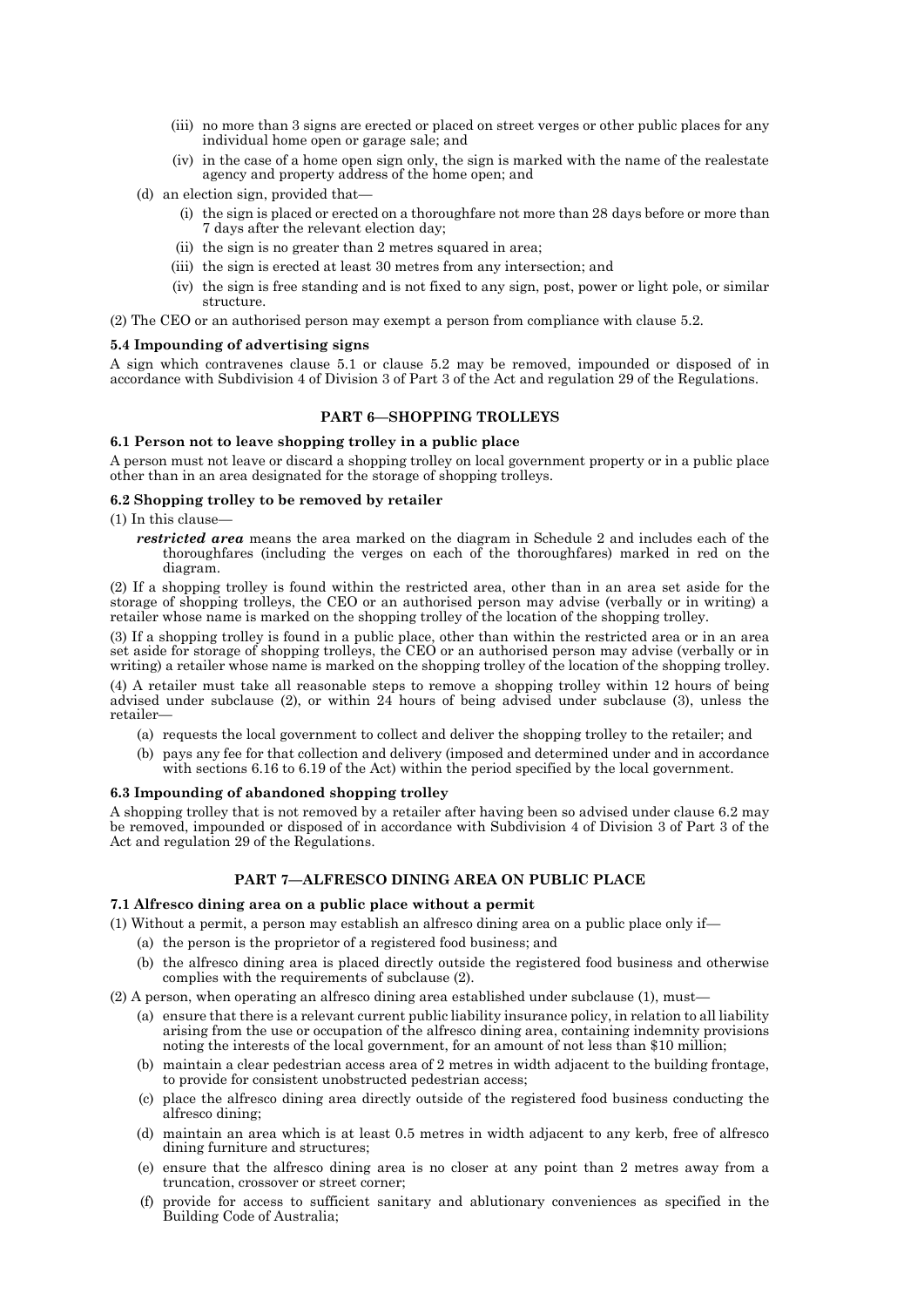- (g) operate the alfresco dining area only during the operating hours of the food business; and
- (h) ensure that the alfresco dining area is kept in a clean and tidy condition, including by maintaining the chairs, tables and other structures or equipment in the alfresco dining area in a good, clean and serviceable condition at all times.

#### **7.2 No smoking areas**

If an alfresco dining area is established under clause 7.1 or if a permit is granted under this local law in respect of an alfresco dining area—

- (a) the alfresco dining area is taken to be a no smoking area; and
- (b) a person must not smoke a tobacco product while in the alfresco dining area.

#### **7.3 Removal of an unlawful alfresco dining area**

(1) If an alfresco dining area is established or operated contrary to clause 7.1 or in contravention of the terms or conditions of a permit—

- (a) an authorised person may direct the proprietor or the permit holder (as the case may be) or any other person who appears to be involved in the operation of the alfresco dining area, to remove any tables, chairs, umbrellas or other structures or equipment; and
- (b) if a direction given under paragraph (a) is not complied with, or if it is not practicable to give a direction under paragraph (a), any tables, chairs, umbrellas or other structures or equipment may be removed by an authorised person and impounded in accordance with the Act.
- (2) A person who is given a direction under subclause (1) must comply with the direction.

# **PART 8—PERMITS**

### *Division 1—Applying for a permit*

#### **8.1 Application for a permit**

(1) A person who is required to obtain a permit under this local law must apply for the permit in accordance with subclause (2).

(2) An application for a permit under this local law must—

- (a) be in the form determined by the CEO;
- (b) state the full name and address of the applicant;
- (c) be signed by the applicant;
- (d) contain the information required by the form;
- (e) contain any other information required for that particular type of permit under this local law; and
- (f) be forwarded to the local government together with any fee imposed and determined by the local government under and in accordance with sections 6.16 to 6.19 of the Act.

(3) Before determining an application for a permit, the CEO or an authorised person may require the applicant to provide additional information reasonably related to the application.

(4) The CEO or an authorised person may require an applicant to give local public notice of the application for a permit.

(5) The CEO or an authorised person may refuse to consider an application for a permit which is not in accordance with subclause (2) or where the requirements of subclause (3) or (4) have not been satisfied.

#### **8.2 Matters to be considered in determining permit application for advertising sign**

In determining an application for a permit for the purpose of clause 5.2, the local government is to have regard to—

- (a) any other written law regulating the erection or placement of advertising signs within the district;
- (b) the dimensions of the advertising sign;
- (c) whether or not the advertising sign may create a hazard to persons using a thoroughfare;
- (d) other advertising signs already approved or erected in the vicinity of the proposed location of the advertising sign;
- (e) the amount of the public liability insurance cover, if any, to be obtained by the applicant; and
- (f) any other matters it considers relevant.

## **8.3 Decision on application for permit**

(1) The CEO or an authorised person, in respect of an application for a permit, may—

- (a) approve an application for a permit, unconditionally or subject to any conditions that the CEO or authorised person considers appropriate; or
- (b) refuse to approve an application for a permit.

(2) If an application for a permit is granted, the CEO or an authorised person is to issue to the applicant a permit in the form determined by the CEO.

(3) If an application for a permit is refused, the CEO or an authorised person must give written notice of that refusal to the applicant.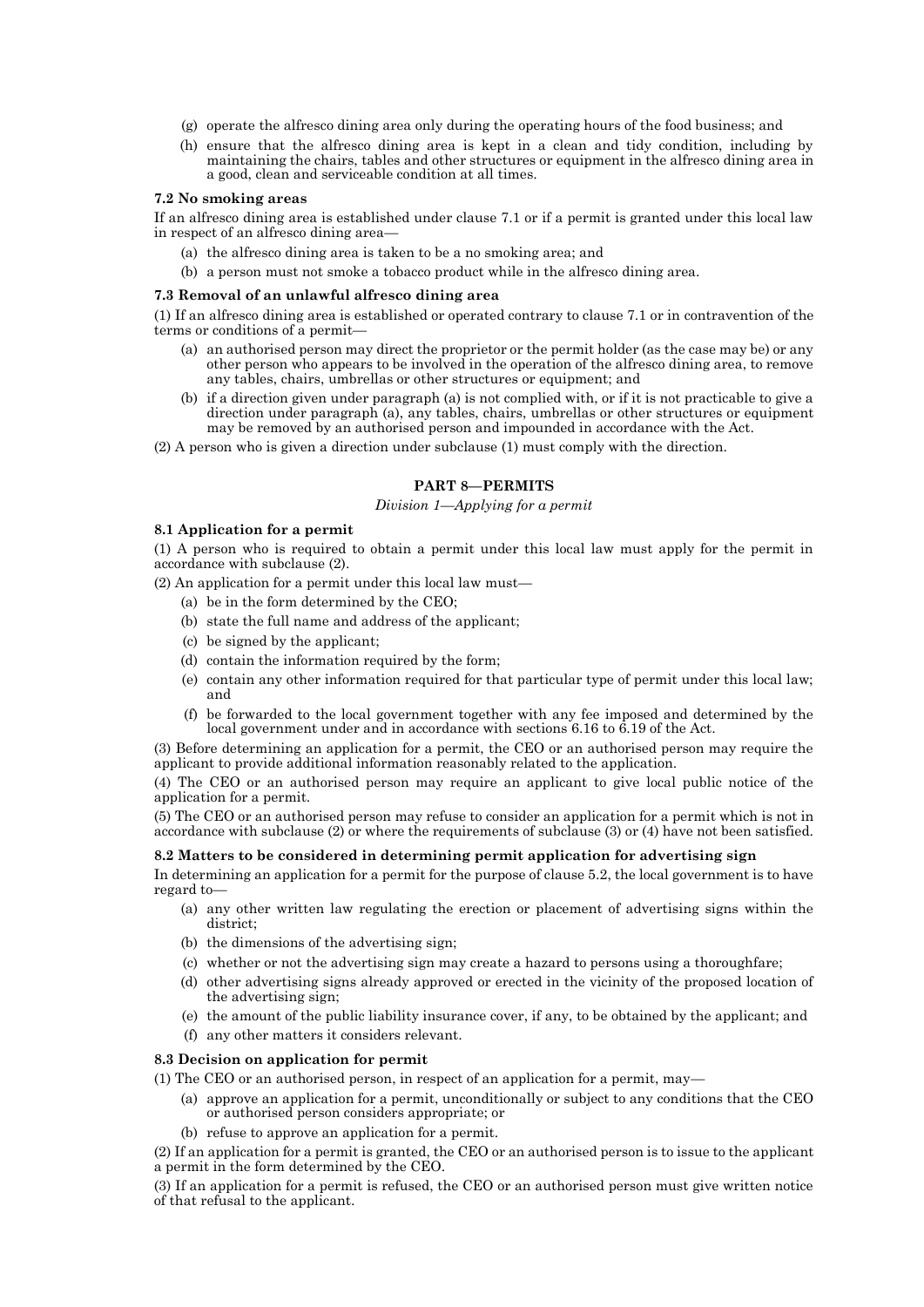(4) The CEO or an authorised person may, at any time, amend a condition of approval and the amended condition takes effect when written notice of it is given to the applicant, or the date specified in the notice, whichever is the later.

(5) Where a clause of this local law refers to conditions which may be imposed on a permit, the clause does not limit the power of the CEO or authorised person to impose other conditions on the permit under subclause (1)(a).

# **8.4 General restrictions on grant of permit**

(1) The CEO or an authorised person must not grant a permit if there are reasonable grounds for believing that the provision of the activity to which the application relates would constitute an unacceptable risk to the safety of the public.

(2) The CEO or an authorised person must not grant a permit unless the CEO or an authorised person is satisfied that—

- (a) the applicant is capable of carrying on the activity in accordance with this local law and the terms and conditions of the permit; and
- (b) the public place at which the activity is to be provided is suitable for that purpose.

(3) The CEO or an authorised person must not grant a permit to an applicant if the applicant has been found guilty of an offence under this local law unless the CEO or an authorised person is satisfied that there are exceptional reasons for doing so.

# **8.5 Compliance with a permit**

A permit holder must comply with the terms and conditions (if any) of the permit.

*Division 2—Conditions*

# **8.6 Conditions which may be imposed on a permit**

The CEO or an authorised person may approve an application for a permit subject to conditions relating to—

- (a) the payment of a fee;
- (b) the duration and commencement of the permit;
- (c) the commencement of the permit being contingent on the happening of an event;
- (d) the rectification, remedying or restoration of a situation or circumstance reasonably related to the application;
- (e) the approval of another application for a permit which may be required by the local government under any written law;
- (f) the area of the district to which the permit applies;
- (g) where a permit is issued for an activity which will or may cause damage to a public place, the payment of a deposit or bond against such damage;
- (h) the obtaining of public risk insurance in an amount and on terms reasonably required by the local government; and
- (i) the provision of an indemnity from the permit holder indemnifying the local government in respect of any injury to any person or any damage to any property which may occur in connection with the use of the public place by the permit holder.

# **8.7 Conditions of trading in public place**

If the CEO or an authorised person approves an application for a permit to conduct trading in a public place subject to conditions, those conditions may include—

- (a) the place, the part of the district, or the thoroughfare to which the permit applies;
- (b) the days and hours during which a permit holder may conduct trading;
- (c) the number, type, form and construction, as the case may be, of any stand, table, structure or vehicle which may be used in conducting trading;
- (d) the goods or services in respect of which a permit holder may conduct a stall or trading;
- (e) the number of persons and the names of persons permitted to conduct a stall or trading;
- (f) the place of trading by the permit holder and the nomination of assistants, nominees or substitutes for the permit holder;
- (g) whether and under what terms the permit is transferable;
- (h) any prohibitions or restrictions concerning the—
	- (i) causing or making of any noise or disturbance which is likely to be a nuisance to persons in the vicinity of the permit holder;
	- (ii) the use of amplifiers, sound equipment and sound instruments;
	- (iii) the use of signs; and
	- (iv) the use of any lighting apparatus or device;
- (i) the manner in which the permit holder's name and other details of a valid permit are to be displayed;
- (j) the care, maintenance and cleansing of any structure used for trading and the place of any structure;
- (k) the vacating of the place of trading when trading is not being carried on;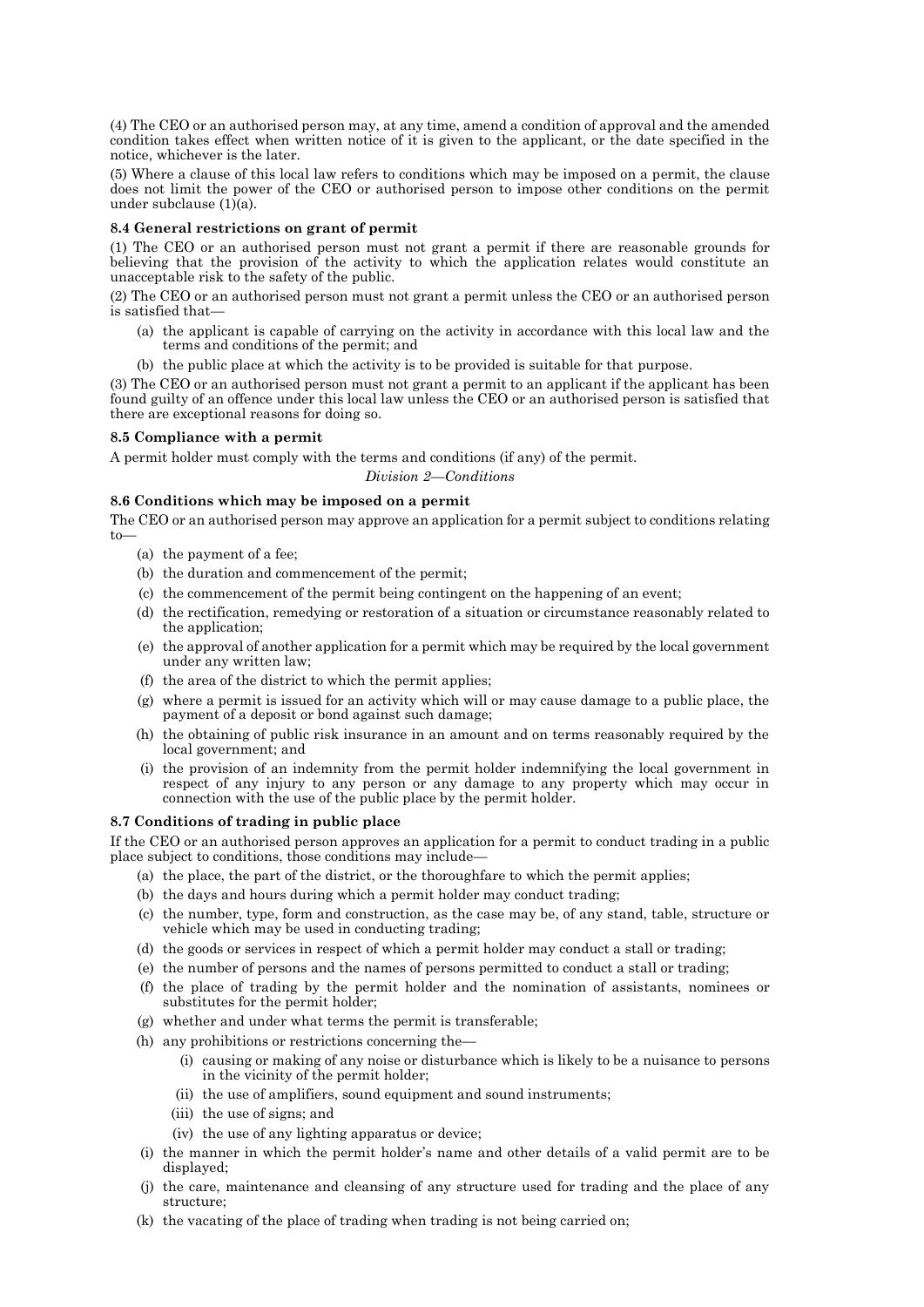- (l) the acquisition of public risk insurance;
- (m) the period for which the permit is valid; and
- (n) the designation of any place or places where trading is wholly or from time to time prohibited by the local government.

#### **8.8 Conditions of advertising sign**

If the CEO or an authorised person approves an application for a permit to erect an advertising sign in a public place subject to conditions, those conditions may include—

- (a) the location, number, size, type, form or construction, of the advertising sign;
- (b) removal of the sign each day at the close of the business to which it relates and not be erected again until the business next opens for trading;
- (c) securing the sign in position in accordance with any requirements of the local government;
- (d) placement of the sign so as not to obstruct or impede the reasonable use of a thoroughfare or access to a place by any person; and
- (e) be maintained in good condition.

*Division 3—General*

# **8.9 Duration of permit**

A permit is valid for one year from the date on which it is issued unless it is—

(a) otherwise stated in this local law or in the terms and conditions of the permit; or (b) cancelled under clause 8.12.

#### **8.10 Renewal of permit**

- (1) A permit holder may apply to the CEO for the renewal of a permit.
- (2) An application for renewal must—
	- (a) be in the form determined by the CEO;
	- (b) be signed by the permit holder;
	- (c) provide the information required by the form;
	- (d) be forwarded to the CEO no later than 28 days before the expiry of the permit, or within a shorter period that the CEO in a particular case permits; and
	- (e) be accompanied by any fee imposed by the local government under sections 6.16 to 6.19 of the Act.

(3) The provisions of this Part that apply to an application for a permit also apply to an application for the renewal of a permit as though it were an application for a permit.

#### **8.11 Transfer of permit**

(1) An application for the transfer of a valid permit is—

- (a) to be made in writing;
- (b) to be signed by the permit holder and the proposed transferee of the permit;
- (c) to include such information as the CEO or an authorised person may require to enable the application to be determined; and
- (d) to be forwarded to the CEO together with any fee imposed by the local government under sections 6.16 to 6.19 of the Act.
- (2) The CEO or an authorised person may, in respect of an application for the transfer of a permit—
	- (a) approve the application, unconditionally or subject to any conditions that the CEO or authorised person considers appropriate; or
	- (b) refuse the application.
- (3) If an application for the transfer of a permit is granted—
	- (a) the transfer is to be effected by an endorsement on the permit signed by the CEO or an authorised person;
	- (b) the CEO or an authorised person is to give the applicant written notice of the decision to grant the application, including a copy of any endorsement on the permit under paragraph (a); and
	- (c) the local government is not required to refund any part of any fee paid by the former permit holder.

(4) If an application for transfer of a permit is refused, the CEO or an authorised person must give the applicant written notice of the decision.

#### **8.12 Cancellation or suspension of permit**

- (1) Subject to clause 9.1, a permit may be cancelled by the local government if—
	- (a) the permit holder has not complied with a condition of the permit;
	- (b) the permit holder has not complied with a provision of any written law which relates to the activity regulated by the permit;
	- (c) the permit holder has transferred or assigned, or sought to transfer or assign, the permit without the approval of the local government; or
	- (d) a law is amended or repealed in a manner which is inconsistent with the terms and conditions of the permit and which renders the permit invalid, ineffective or contrary to law.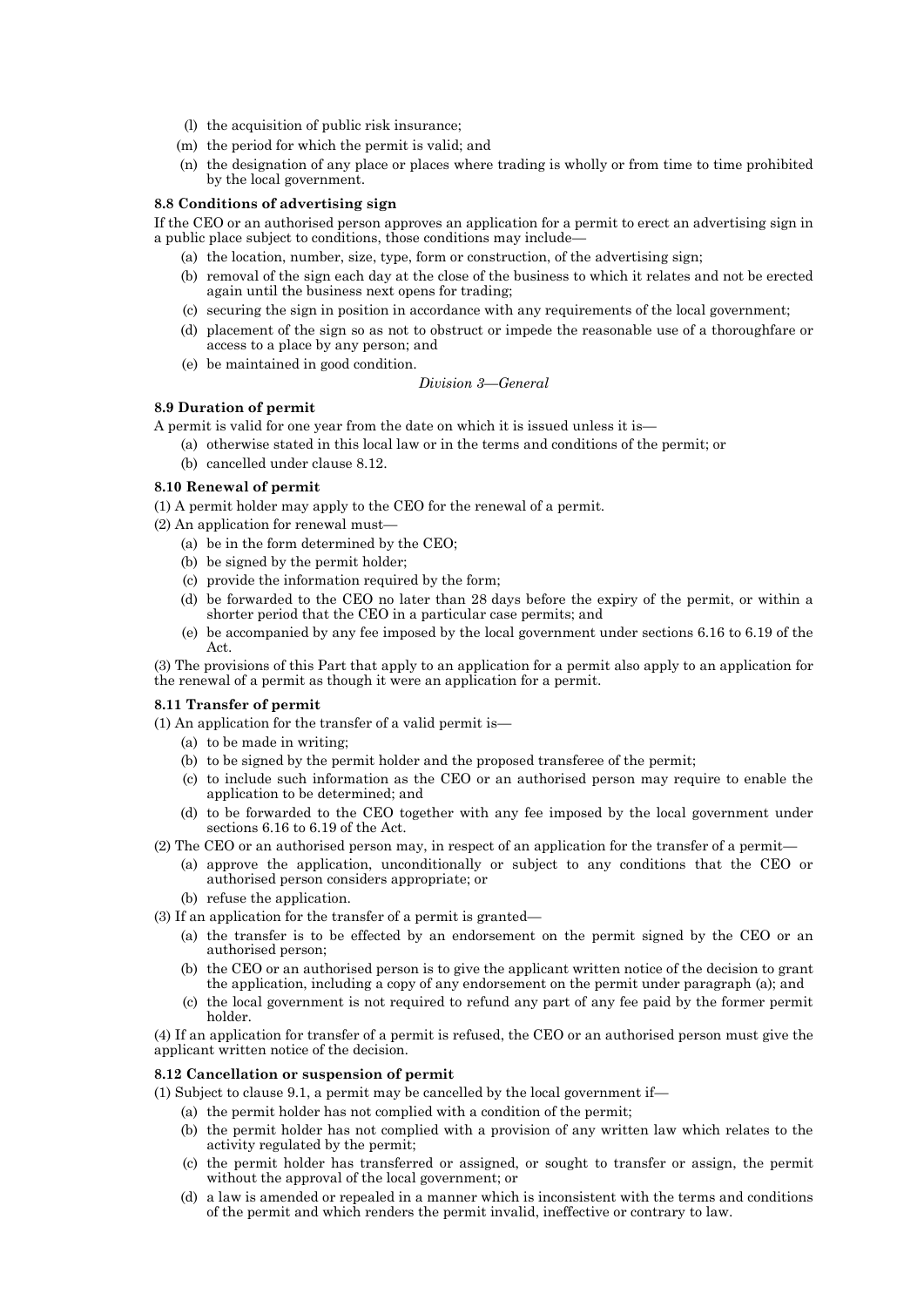(2) The local government may cancel or suspend a permit if the local government or a utility requires access to or near the place to which a permit applies for the purposes of carrying out works in or near the vicinity of that place.

(3) If a permit is cancelled under subclause (1) or subclause (2), the permit holder—

(a) must return the permit to the local government as soon as practicable; and

(b) subject to subclause (5), is taken to have forfeited any fees paid in respect of the permit.

(4) If a permit is suspended under subclause (2), the permit holder is, subject to subclause (5), taken to have forfeited any fees paid in respect of the permit.

(5) If a permit is cancelled or suspended under subclause (2) through no fault of the permit holder, the local government may refund to the permit holder all or part of the fees paid in respect of what would otherwise have been the remaining term of the permit.

#### **8.13 Nominee of permit holder**

If a permit holder by reason of illness, accident or other sufficient cause is unable to comply with this local law, the local government may, at the request of the permit holder, authorise another person to be a nominee of the permit holder for a specified period, and this local law and the conditions of the permit apply as if the nominee was the permit holder.

## **PART 9—OBJECTIONS AND APPEALS**

# **9.1 Objection and appeal rights**

Where the local government makes a decision—

- (a) to grant a person a permit or an approval; or
- (b) to renew, vary, transfer or cancel a permit or an approval that a person has under this local law,

the provisions of Division 1 of Part 9 of the Act and regulation 33 of the Regulations apply to that decision.

# **PART 10—MISCELLANEOUS**

#### **10.1 Disposal of lost property**

An article left on any local government property, and not claimed within a period of 3 months, may be disposed of by the local government in any manner it thinks fit.

# **PART 11—ENFORCEMENT**

*Division 1—Notices*

#### **11.1 Liability for damage to local government property or a public place**

(1) If a person unlawfully damages local government property or a public place, the local government may, by notice in writing to the person, require the person within the time specified in the notice to, at the option of the local government, pay the costs of—

- (a) reinstating the property to the state it was in prior to the occurrence of the damage; or
- (b) replacing that property.

(2) If a person given a notice under subclause (1) fails to comply with the notice, the local government may recover the costs referred to in the notice as a debt due to it.

#### **11.2 Notice to remove thing unlawfully placed on thoroughfare**

If any thing is placed on a thoroughfare contrary to this local law, the local government may give a notice to—

- (a) the owner or the occupier of the property which abuts that portion of the thoroughfare where the thing has been placed; or
- (b) such other person who may be responsible for the thing being so placed,

requiring the relevant person to remove the thing.

#### **11.3 Notice to repair damage to thoroughfare**

If a portion of a thoroughfare has been damaged, the local government or an authorised person may, by notice to the person who caused the damage, require the person to repair or replace that portion of the thoroughfare.

## **11.4 Local government may undertake requirements of a notice**

If a person fails to comply with a notice given to him or her under this local law, the local government may do, or arrange to be done, the thing specified in the notice and recover from the person to whom the notice was given, as a debt, the costs incurred in doing so.

*Division 2—Offences and penalties*

## **11.5 Offences**

(1) A person who—

- (a) fails to do anything required or directed to be done under this local law; or
- (b) fails to comply with a notice given to him or her under this local law; or
- (c) does an act or omits to do an act contrary to this local law,

commits an offence.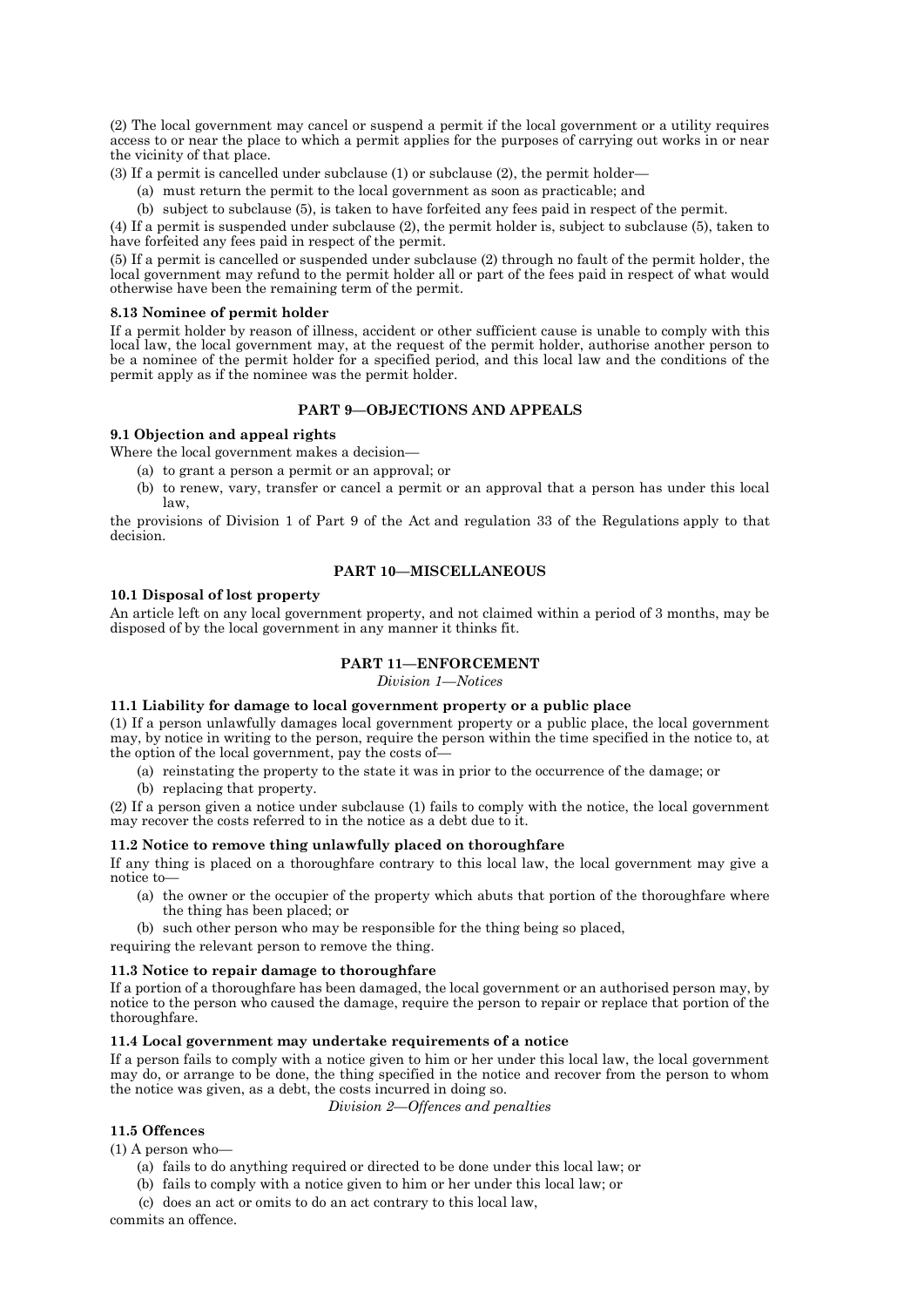(2) A person who commits an offence under this local law is liable, on conviction to—

- (a) a penalty not exceeding \$5,000; and
- (b) if the offence is a continuing offence, an additional penalty not exceeding \$500 for each day or part of a day during which the offence has continued.

#### **11.6 Prescribed offences**

(1) An offence against a clause specified in Schedule 1 is a prescribed offence for the purposes of section 9.16 of the Act.

(2) The amount appearing in the final column of Schedule 1 directly opposite a clause specified in that Schedule is the modified penalty for an offence against that clause.

#### **11.7 Form of notices**

For the purposes of this local law—

- (a) the form of the infringement notice give under section 9.16 of the Act is that of Form 2 in Schedule 1 of the Regulations; and
- (b) the form of the notice referred to in section 9.20 of the Act is that of Form 3 in Schedule 1 of the Regulations.

|                |               |                                                                                                                                    | [Clause $11.6$ ]    |
|----------------|---------------|------------------------------------------------------------------------------------------------------------------------------------|---------------------|
| Item<br>No.    | Clause No.    | <b>Nature of Offence</b>                                                                                                           | Modified<br>Penalty |
| $\mathbf{1}$   | 2.1(1)(b)     | Erecting a structure for public amusement etc. on local<br>government property without a permit.                                   | \$250               |
| $\overline{2}$ | 2.1(1)(c)     | Erecting a building on local government property without a<br>permit                                                               | \$250               |
| 3              | 2.1(1)(d)     | Making an excavation on, erecting a fence or removing a fence<br>on local government property without a permit                     | \$250               |
| 4              | 2.1(1)(e)     | Depositing or storing any thing on local government property<br>without a permit                                                   | \$250               |
| 5              | 2.1(1)(f)     | Camping on or lodging at local government property for the<br>purpose of sleeping on local government property without a<br>permit | \$250               |
| 6              | 2.1(1)(g)     | Teaching, coaching or training a person, animal or dog for<br>profit in or on local government property without a permit           | \$250               |
| 7              | 2.1(1)(h)     | Conducting a function or undertaking a promotional activity<br>on local government property without a permit                       | \$250               |
| 8              | 2.1(1)(i)     | Lighting a fire on local government property without a permit                                                                      | \$250               |
| 9              | 2.1(1)(j)     | Carry on any trading on local government property without<br>consent or permit                                                     | \$250               |
| 10             | 2.1(1)(k)(i)  | Drive or ride or take any vehicle on to local government<br>property without a permit                                              | \$250               |
| 11             | 2.1(1)(k)(ii) | Park or stop any vehicle on local government property without<br>a permit                                                          | \$250               |
| 12             | 2.1(1)(1)     | Advertise anything by any means on local government property<br>without permit                                                     | \$250               |
| 13             | 3.1           | Behaviour on local government property which interferes with<br>others                                                             | \$250               |
| 14             | $3.2\,$       | Behaviour on local government property detrimental to<br>property                                                                  | \$250               |
| 15             | 3.3           | Taking or injuring fauna on local government property                                                                              | \$250               |
| 16             | 3.4(2)        | Smoking within a 10 metre radius of an entrance, exit or<br>aperture of premises on local government property                      | \$250               |
| 17             | 3.5           | Unauthorised entry to local government property                                                                                    | \$250               |
| 18             | 3.8(2)        | Failure to comply with a sign on local government property<br>regarding conditions of use                                          | \$250               |
| 19             | 4.1(a)        | Damaging a lawn or garden or removing any plant or part of a<br>plant on or in a public place                                      | \$250               |
| 20             | 4.1(b)        | Repairing or servicing a vehicle on a verge                                                                                        | \$250               |
| 21             | 4.1(c)        | Placing, allowing to be placed or allowing to remain on a<br>thoroughfare or verge a hazardous thing                               | \$250               |
| 22             | 4.1(d)        | Creating a nuisance on a public place                                                                                              | \$250               |

# **SCHEDULE 1-PRESCRIBED OFFENCES**

————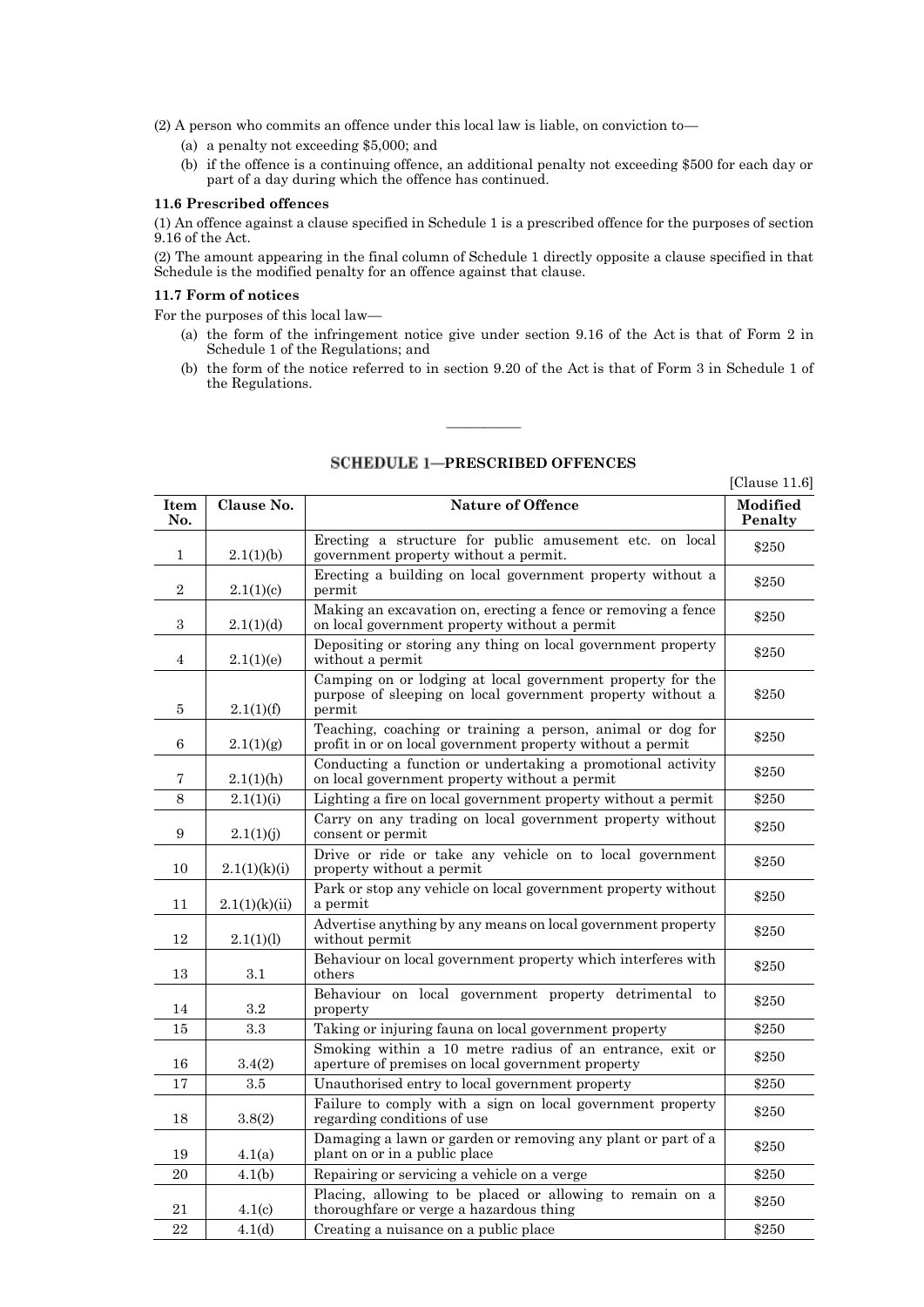| <b>Item</b><br>No. | Clause No.    | <b>Nature of Offence</b>                                                                                                                | <b>Modified</b><br>Penalty |
|--------------------|---------------|-----------------------------------------------------------------------------------------------------------------------------------------|----------------------------|
| 23                 | 4.2(1)(a)     | Digging or creating a trench through or under a kerb or<br>footpath without a permit                                                    | \$250                      |
| 24                 | 4.2(1)(b)     | Damaging or removing a street tree without a permit                                                                                     | \$300                      |
| 25                 | 4.2(1)(c)     | Throwing, placing or depositing any thing on a verge without a<br>permit                                                                | \$250                      |
| 26                 | 4.2(1)(d)     | Damaging, removing or interfering with a thoroughfare, kerb,<br>path or structure or sign erected on a thoroughfare without a<br>permit | \$250                      |
| 27                 | 4.2(1)(e)(i)  | Laying pipes under or providing taps on any verge without a<br>permit                                                                   | \$250                      |
| 28                 | 4.2(1)(e)(ii) | Placing or installing prohibited materials on a thoroughfare<br>without a permit                                                        | \$250                      |
| 29                 | 4.2(1)(f)     | Drive a vehicle or permit a vehicle to be driven across a kerb or<br>path causing or likely to cause damage                             | \$250                      |
| 30                 | 4.2(1)(g)     | Carry on trading in a public place without permit                                                                                       | \$250                      |
| 31                 | 4.2(1)(h)     | Establish an alfresco dining area without permit                                                                                        | \$250                      |
| 32                 | 4.3(1)        | Failure to obtain a permit for a temporary vehicle crossing.                                                                            | \$250                      |
| 33                 | 4.5(4)        | Installing a verge treatment other than a permissible verge<br>treatment                                                                | \$250                      |
| 34                 | 4.6(1)(a)     | Failure to keep permissible verge treatment in a good and tidy<br>condition and path and carriageway not obstructed.                    | \$250                      |
| 35                 | 4.6(1)(b)     | Failure to ensure that clear sight visibility is maintained                                                                             | \$250                      |
| 36                 | 4.6(1)(c)     | Placing an obstruction on or around a verge treatment                                                                                   | \$250                      |
| 37                 | 4.6(1)(d)     | Failure to ensure verge treatment does not damage or obstruct<br>a drain, manhole, galley, inspection pit, channel, kerb or tree        | \$250                      |
| 38                 | 4.10(1)       | Failure to properly display and maintain street number                                                                                  | \$100                      |
| 39                 | 5.1           | Erecting or placing of advertising sign in a prohibited area                                                                            | \$250                      |
| 40                 | 5.2(2)        | Placing advertising sign or affixing any advertisement on a<br>thoroughfare without a permit                                            | \$250                      |
| 41                 | 6.1           | Leaving or discarding a shopping trolley in a public place other<br>than an area set aside for shopping trolleys                        | \$250                      |
| 42                 | 6.2(4)        | Failing to remove shopping trolley in the specified period                                                                              | \$250                      |
| 43                 | 7.2(b)        | Smoking tobacco product in alfresco dining area                                                                                         | \$250                      |
| 44                 | 7.3(2)        | Failure to comply with direction of authorised person to remove<br>tables, chairs and other equipment from alfresco dining area         | \$250                      |
| 45                 | 8.5           | Failure to comply with terms and conditions of a permit                                                                                 | \$250                      |
| 46                 | 11.5(1)(b)    | Failure to comply with a notice                                                                                                         | \$300                      |

————